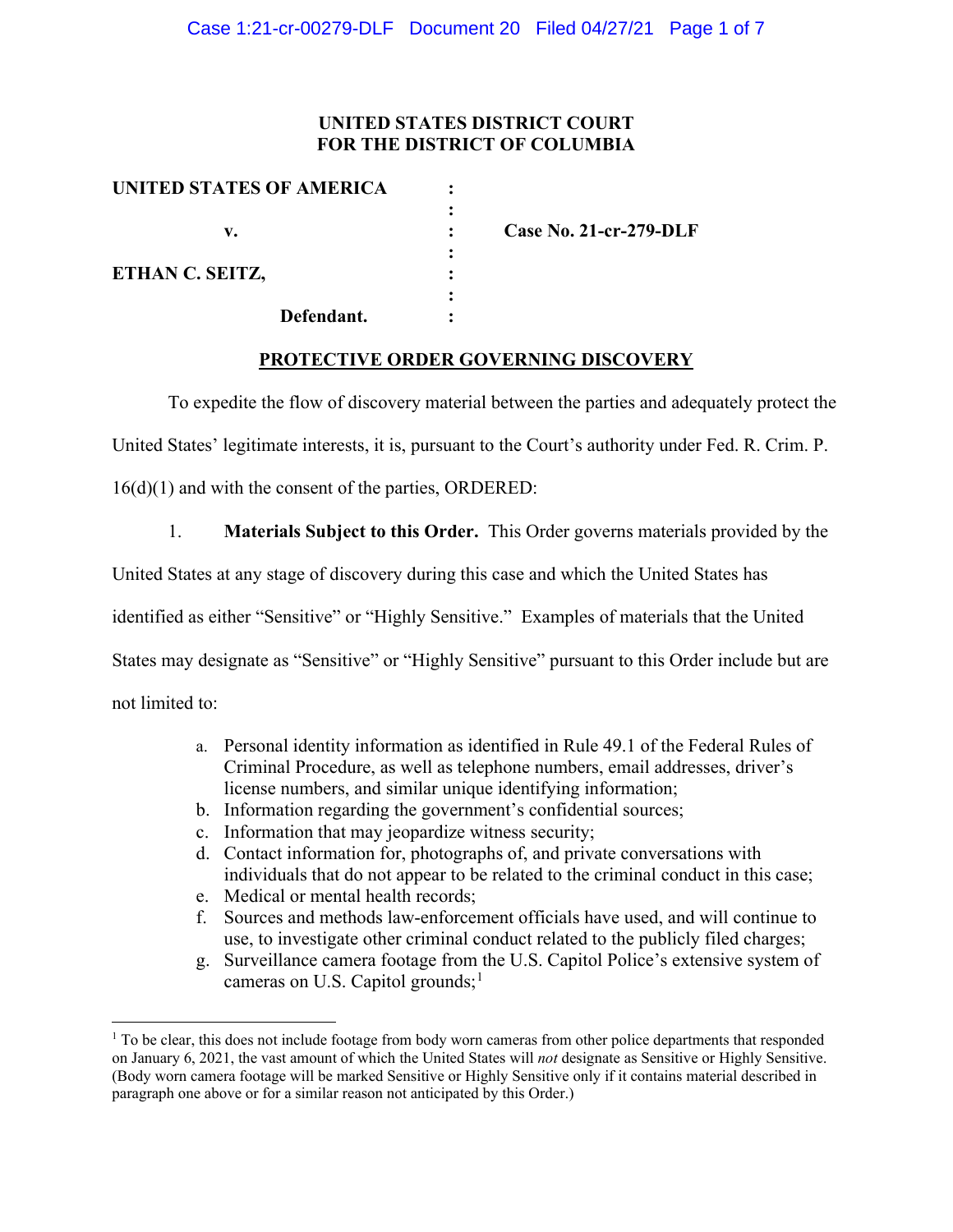- h. Repair estimates from the Architect of the Capitol;
- i. Materials designated as "security information" pursuant 2 U.S.C. §1979; and
- j. Tax returns or tax information.

This Order will not be used to designate materials as Sensitive or Highly Sensitive unless such designation is necessary for one of the reasons stated in this paragraph or for a similar reason not anticipated by this Order. The government agrees to make every effort to provide discovery in a manner that will allow for most discovery to be produced without such designations.

2. **Defendant.** Any reference to "Defendant" herein refers individually to each

defendant identified in the caption above.

3. **Legal Defense Team.** The "legal defense team" includes defense counsel

(defined as counsel of record in this case, including any post-conviction or appellate counsel)

and any attorneys, investigators, paralegals, support staff, and expert witnesses who are advising

or assisting defense counsel in connection with this case.

# 4. **Rules for the Handling of Sensitive and Highly Sensitive Materials.**

- a. **Limitations on Use.** Defendant and the legal defense team may use Sensitive and Highly Sensitive discovery materials solely in connection with the defense of this case and any other case connected to the events at the United States Capitol on January 6, 2021, including any post-conviction or appellate litigation, and for no other purpose, and in connection with no other proceeding, without further order of this Court.
- b. **Limitations on Dissemination.** No Sensitive or Highly Sensitive materials, or the information contained therein, may be disclosed to any persons other than Defendant, the legal defense team, or the person to whom the Sensitive or Highly Sensitive information solely and directly pertains or his/her counsel, without agreement of the United States or prior authorization from the Court.
- c. **Limitations on Reproduction.** Defendant, the legal defense team, and authorized persons shall not copy or reproduce the Sensitive or Highly Sensitive materials except in order to provide copies of the materials for use in connection with this case by Defendant, the legal defense team, the person to whom the Sensitive or Highly Sensitive information solely and directly pertains or his/her counsel, and other persons to whom the Court may authorize disclosure (collectively, "authorized persons").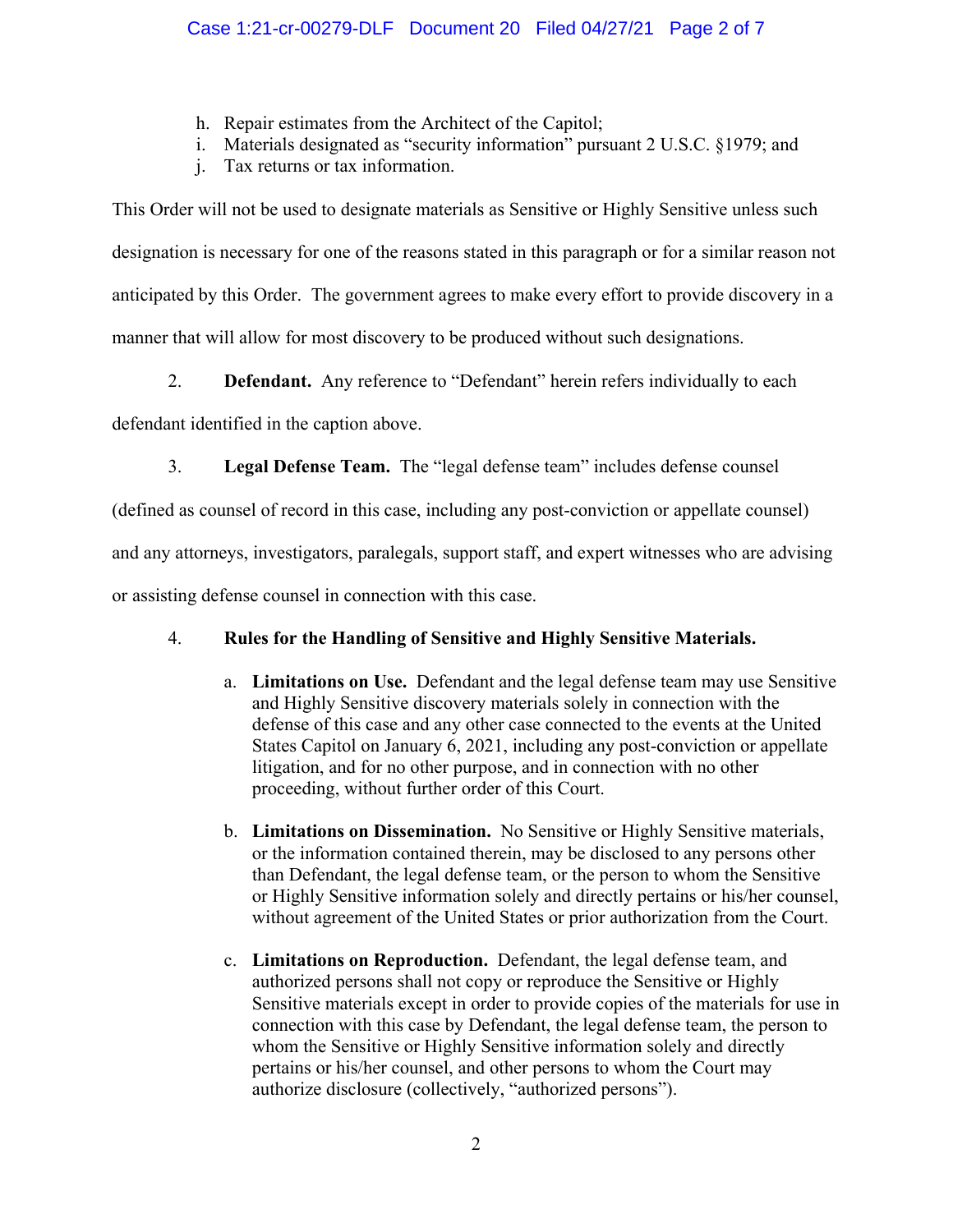If defense counsel provides Defendant access to Sensitive or Highly Sensitive materials, defense counsel must advise Defendant that Defendant may not record any personal identity information as identified in Rule 49.1 of the Federal Rules of Criminal Procedure or any telephone numbers, email addresses, driver's license numbers, and similar unique identifying information. By signing the attached affirmation, Defendant agrees not to do so.

Copies and reproductions, and any notes or records made in relation to the contents of the Sensitive and Highly Sensitive materials, are to be treated in the same manner as the original materials.

- d. **Court Filings.** Absent prior agreement by the parties or permission from the Court, no party shall disclose materials designated as Sensitive or Highly Sensitive in any public filing with the Court. Such materials shall be submitted under seal in accordance with Local Criminal Rule 49(f)(6). The Clerk of Court shall accept for filing under seal any filings made in compliance with that Rule and so marked by the parties pursuant to this Order.
- e. **Court Hearings.** The restrictions in this Order shall not limit either party in the use of the materials in judicial proceedings in this case. The procedures for use of designated Sensitive and Highly Sensitive materials during any hearing or the trial of this matter shall be determined by the parties and the Court in advance of the hearing or trial. No party shall disclose materials designated Sensitive or Highly Sensitive in open court without agreement by the parties that such materials may be disclosed in open court or prior authorization by the Court.

#### 5. **Additional Rules for Handling of Sensitive Materials.** The following

additional terms apply to Sensitive materials:

a. **Storage.** Sensitive materials must be maintained in the custody and control of Defendant, the legal defense team, and authorized persons. This restriction shall not apply to the person to whom the Sensitive information solely and directly pertains or his/her attorney.

#### 6. **Additional Rules for Handling of Highly Sensitive Materials.** The following

additional rules apply to Highly Sensitive materials:

a. **Additional Limitations on Dissemination.** Defense counsel may not provide a copy of Highly Sensitive materials to Defendant or permit Defendant to view such materials unsupervised by defense counsel or an attorney, investigator, paralegal, or support staff person employed by defense counsel.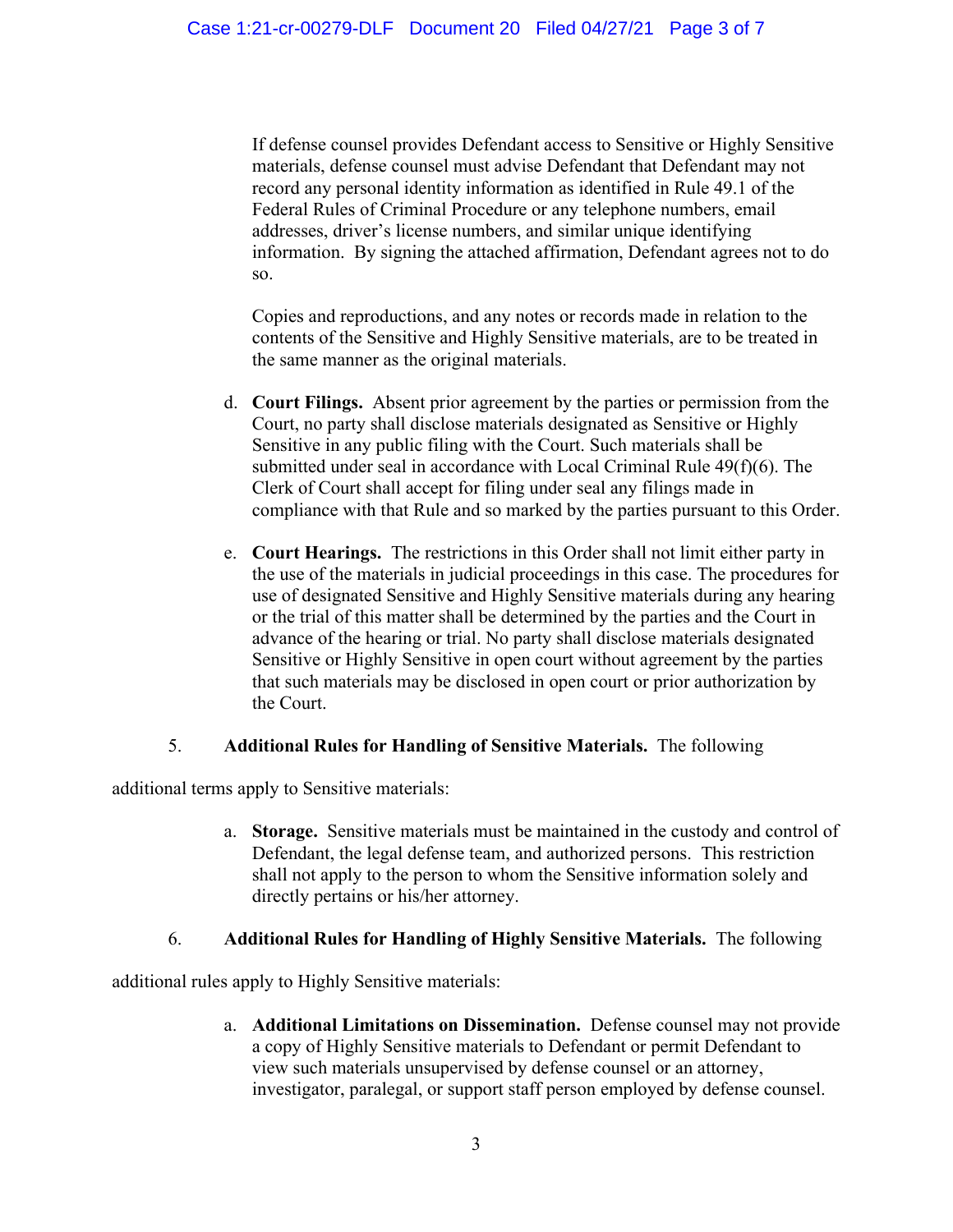The parties agree that defense counsel or an attorney, investigator, paralegal, or support staff person employed by defense counsel, may supervise Defendant by allowing access to Highly Sensitive materials through a cloudbased delivery system that permits Defendant to view the materials but does not permit Defendant the ability to download; provided that, prior to doing so, defense counsel first provides notice to the United States and allow the United States to file an objection with the Court if no agreement is reached.

- b. **Additional Limitations on Reproduction.** Counsel agrees that prior to showing materials to Defendant designated as Highly Sensitive, counsel or an attorney, investigator, paralegal, or support staff person employed by defense counsel will read Defendant the relevant parts of this Order, and remind Defendant of the consequences of violating the Order. If Defendant takes notes regarding Highly Sensitive materials, counsel or an attorney, investigator, paralegal, or support staff person employed by defense counsel must take reasonable steps to determine whether Defendant has copied any personal identity information as identified in Rule 49.1 of the Federal Rules of Criminal Procedure or any telephone numbers, email addresses, driver's license numbers, and similar unique identifying information.
- c. **Storage.** Highly Sensitive materials must be maintained in the custody and control of the legal defense team and authorized persons. This restriction shall not apply to the person to whom the Highly Sensitive information solely and directly pertains or his/her attorney.

7. **Viewing by Incarcerated Defendants.** If Defendant is in the custody of the

United States Marshals Service, defense counsel is authorized to provide a copy of discovery materials to the appropriate point of contact so that the defendant can view the discovery materials, subject to the terms of this Order.

8. **Disputes.** The parties shall make a good faith effort to resolve any dispute about a sensitivity designation before requesting the Court's intervention. The United States may agree to remove or reduce a sensitivity designation without further order of this Court. Whenever the redaction of specified information will resolve the basis for which a sensitivity designation was applied, the United States will agree to redaction, and such redaction will render the materials no longer subject to this Order. Any agreement to reduce or remove a sensitivity designation or to redact specific information shall be memorialized in writing.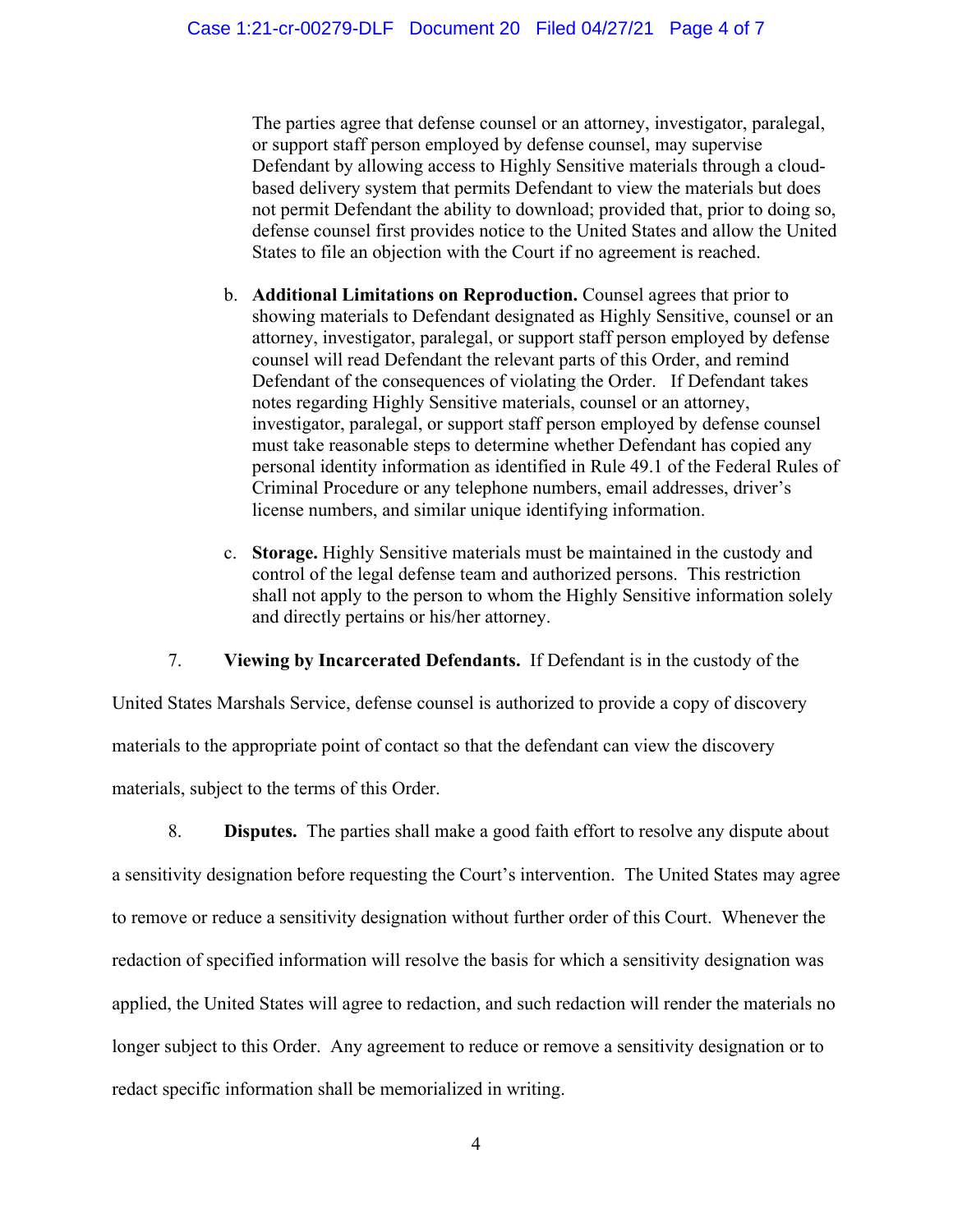#### Case 1:21-cr-00279-DLF Document 20 Filed 04/27/21 Page 5 of 7

9. **Modification Permitted.** Nothing in this Order shall prevent any party from seeking modification of this Order nor prevent the defense from contesting a sensitivity designation. The parties agree that the burden of demonstrating the need for a protective order remains with the government at all times.

10. **Failure not Waiver.** The failure by the United States to designate any materials as Sensitive or Highly Sensitive upon disclosure shall not constitute a waiver of the United States' ability to later designate the materials as Sensitive or Highly Sensitive but the government must separately identify and memorialize the changed status of those materials in writing.

11. **Automatic Exclusions from this Order.** This Order does not apply to materials that:

- a. Are, or later become, part of the public court record, including materials that have been received in evidence in this or other public trials or hearings;
- b. Were derived directly from Defendant or that pertain solely to Defendant. Examples of such materials include Defendant's own financial records, telephone records, digital device downloads, social media records, electronic communications, arrest records, and statements to law enforcement;<sup>2</sup> and
- c. Materials that the defense obtains by means other than discovery.
- 12. **Government's Discovery Obligations.** Nothing in this Order modifies the

United States' obligations at any stage of discovery in this case pursuant to Federal Rules of

Criminal Procedure 16 and 26.2, Local Criminal Rule 5.1, 18 U.S.C. § 3500 (the Jencks Act),

and the government's general obligation to produce exculpatory and impeachment information in

criminal cases.

 $2$  Discoverable materials that were derived directly from Defendant or that pertain solely to Defendant are exempt from this Order regardless of whether the United States has designated any such materials as "Sensitive" or "Highly Sensitive" because the same materials are being provided or made available to co-defendants or other persons charged in connection with the events at the United States Capitol on January 6, 2021.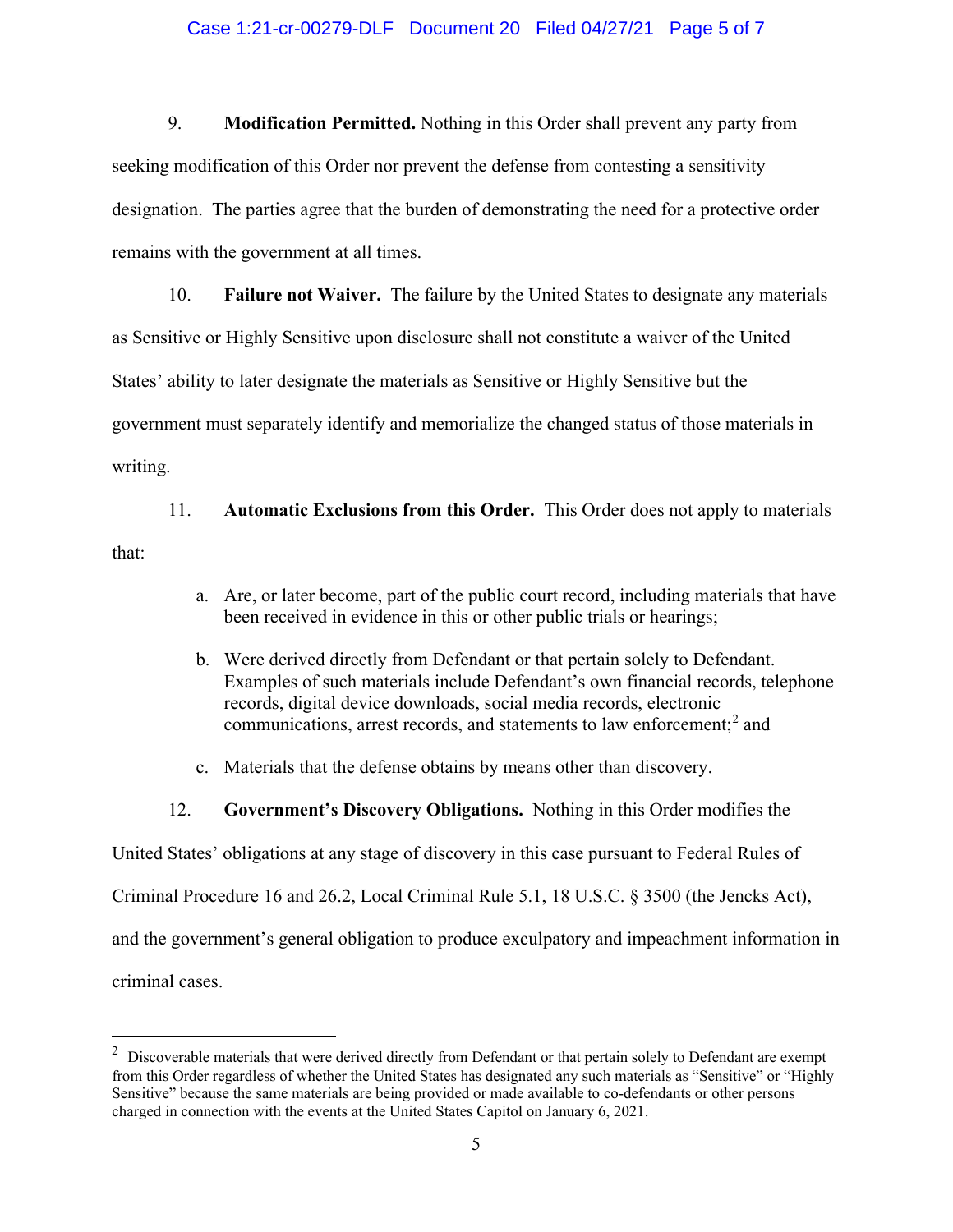#### Case 1:21-cr-00279-DLF Document 20 Filed 04/27/21 Page 6 of 7

13. **Defense Counsel's Obligations.** Defense counsel must provide a copy of this Order to, and review the terms of this Order with, members of the legal defense team, Defendant, and any other person, before providing them access to Sensitive or Highly Sensitive materials. Defense counsel must obtain a fully executed copy of Attachment A before providing Defendant access to Sensitive or Highly Sensitive materials, and must file a copy with the Court within one week of execution.

14. **No Ruling on Discoverability or Admissibility**. This Order does not constitute a ruling on the question of whether any particular material is properly discoverable or admissible and does not constitute any ruling on any potential objection to the discoverability or admissibility of any material.

15. **Duration.** The terms of this Order shall remain in effect after the conclusion of this case and the parties shall be bound by it unless otherwise ordered by the Court.

**SO ORDERED** this 27th day of April, 2021.

 $\overline{u}$ 

HONORABLE DABNEY L. FRIEDRICH United States District Judge